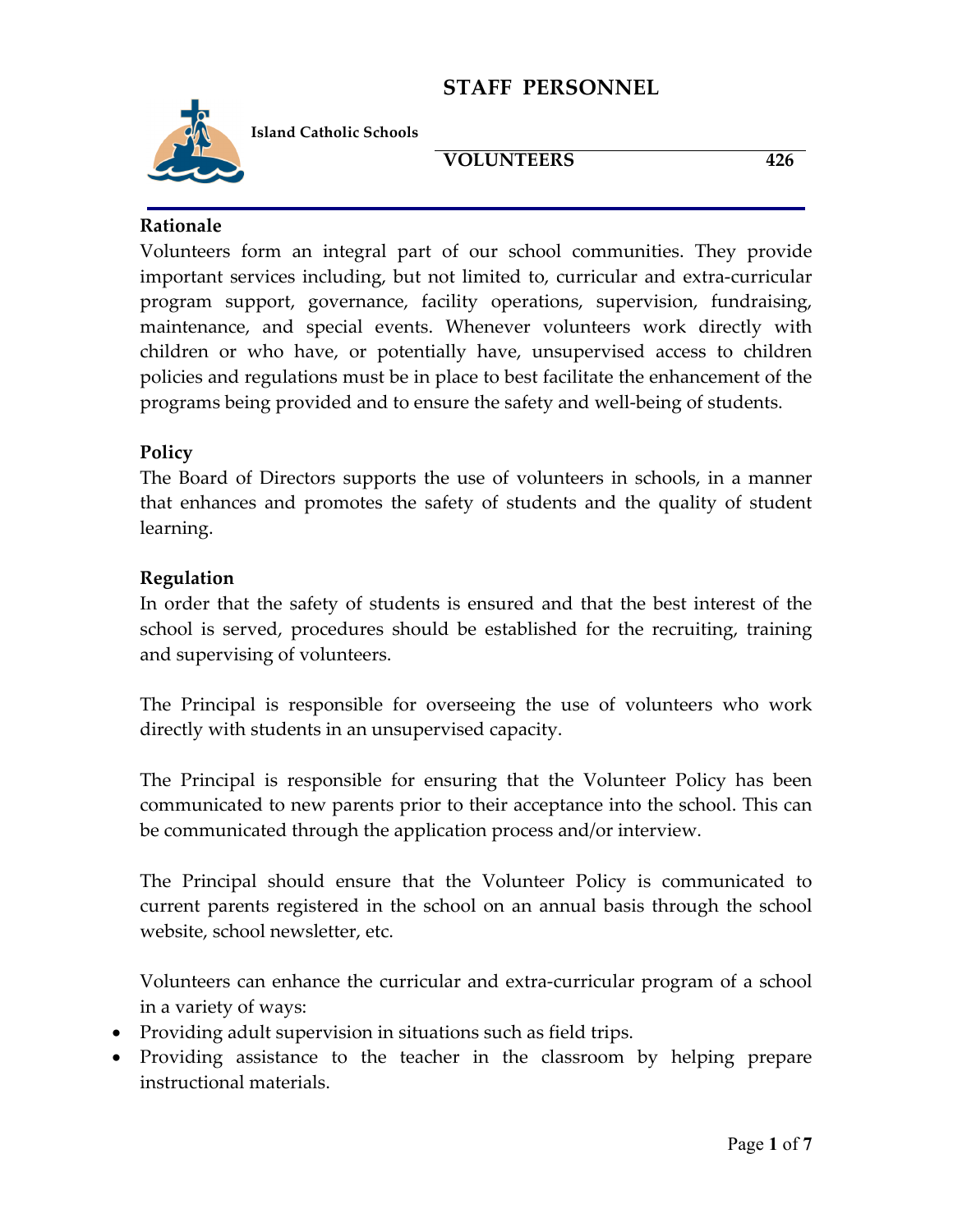

**Island Catholic Schools** 

**VOLUNTEERS 426**

- Assisting in the instruction of children by reading to children or listening to them read.
- By sharing a particular gift or talent with children (e.g. playing an instrument).

## **Guidelines**

- 1. Application Form all volunteers who work directly with children must complete an application form and agree to comply with the Volunteer Code of Conduct and Volunteer Confidentiality Agreement. If the information on the application form changes the volunteer must notify the school of the change.
- 2. Criminal Record Check all volunteers who work directly with children or who have, or potentially have, unsupervised access to children must successfully complete a criminal record check every five (5) years. Volunteers applying for a Criminal Record Check may be subject to a Vulnerable Sector Check which includes fingerprinting as per RCMP/Local Police directives.

Situations were a CRC is not required include low risk events where an individual is not directly supervising children such as:

-large public events such as a walkathon, cross country or swim meet. -a one-time visit by a volunteer guest speaker, theater group etc. if they do not have or potentially have, unsupervised access to children.

If a Criminal Record Check comes back positive the report must be forwarded to the Diocese Responsible Ministry Coordinator for a decision about the volunteer's suitability as a school volunteer. The individual cannot commence volunteering until a decision has been made by the Diocese Responsible Ministry Coordinator.

- 3. Volunteer file- A file shall be maintained and stored in a secure location in the school office. The file should contain:
	- i. Criminal Record Checks
	- ii. Volunteer application forms
	- iii. Signed code of conduct/confidentiality agreements.
	- iv. Other info as required- driver abstract, medical info, relevant training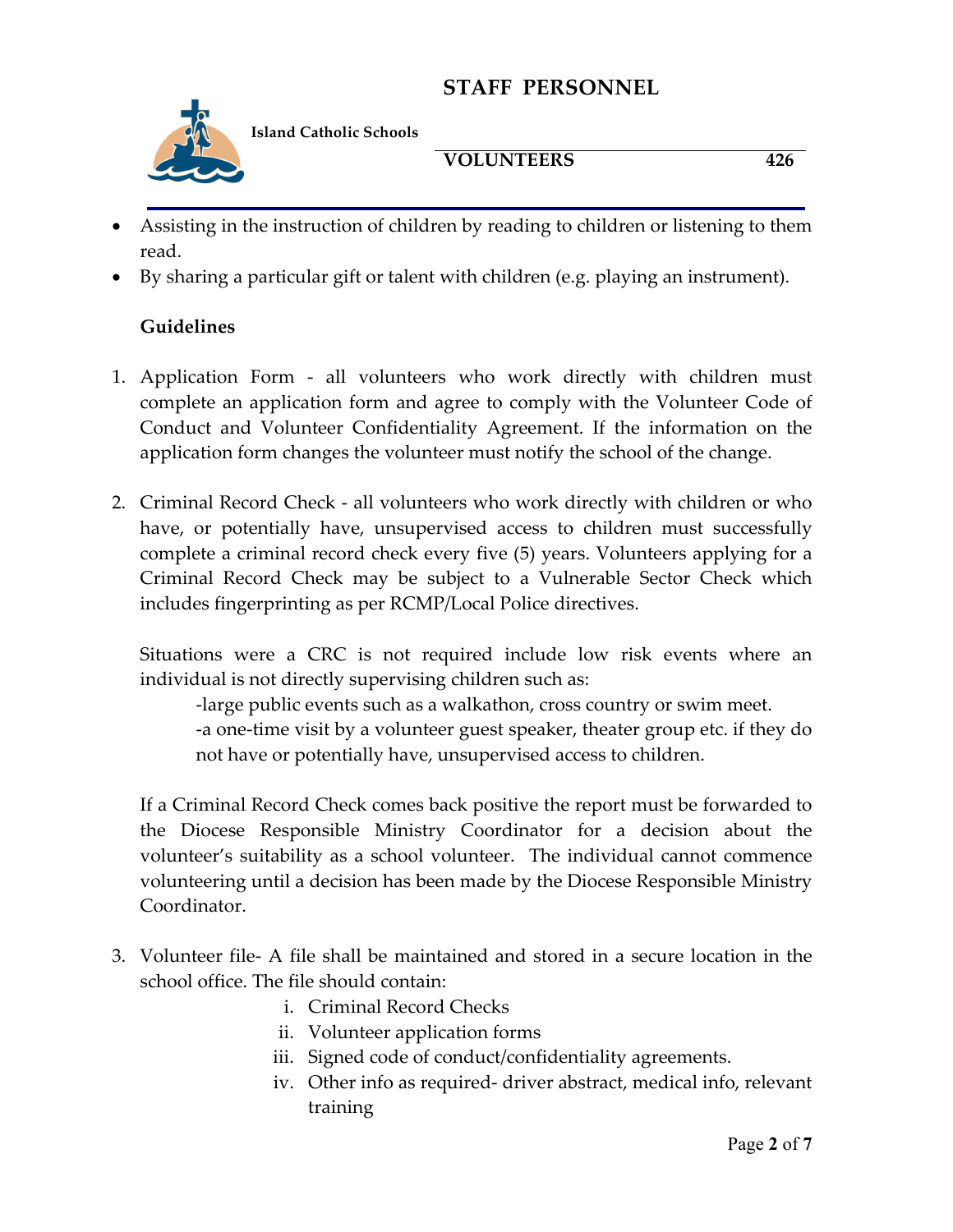

**Island Catholic Schools** 

### **VOLUNTEERS 426**

- 4. Training All volunteers should have a competency at the task for which they are asked to provide volunteer service. This competency may be achieved through an informal process of volunteer orientation and training or through a process of specific and formal training and or certification. The level of training required will be determined by the school principal and may vary according to the task(s) for which volunteer service is provided.
- 5. Supervision
- i. The Principal will provide supervision guidelines.
- ii. The Teacher will be responsible for supervision of volunteers in the classroom.
- iii. Other volunteers will report to the immediate supervisor who will be designated by the principal.

| Reference:       | Approved                    |
|------------------|-----------------------------|
|                  | Date Approved: June 1995    |
| Cross-reference: | Date(s) Revised: March 2012 |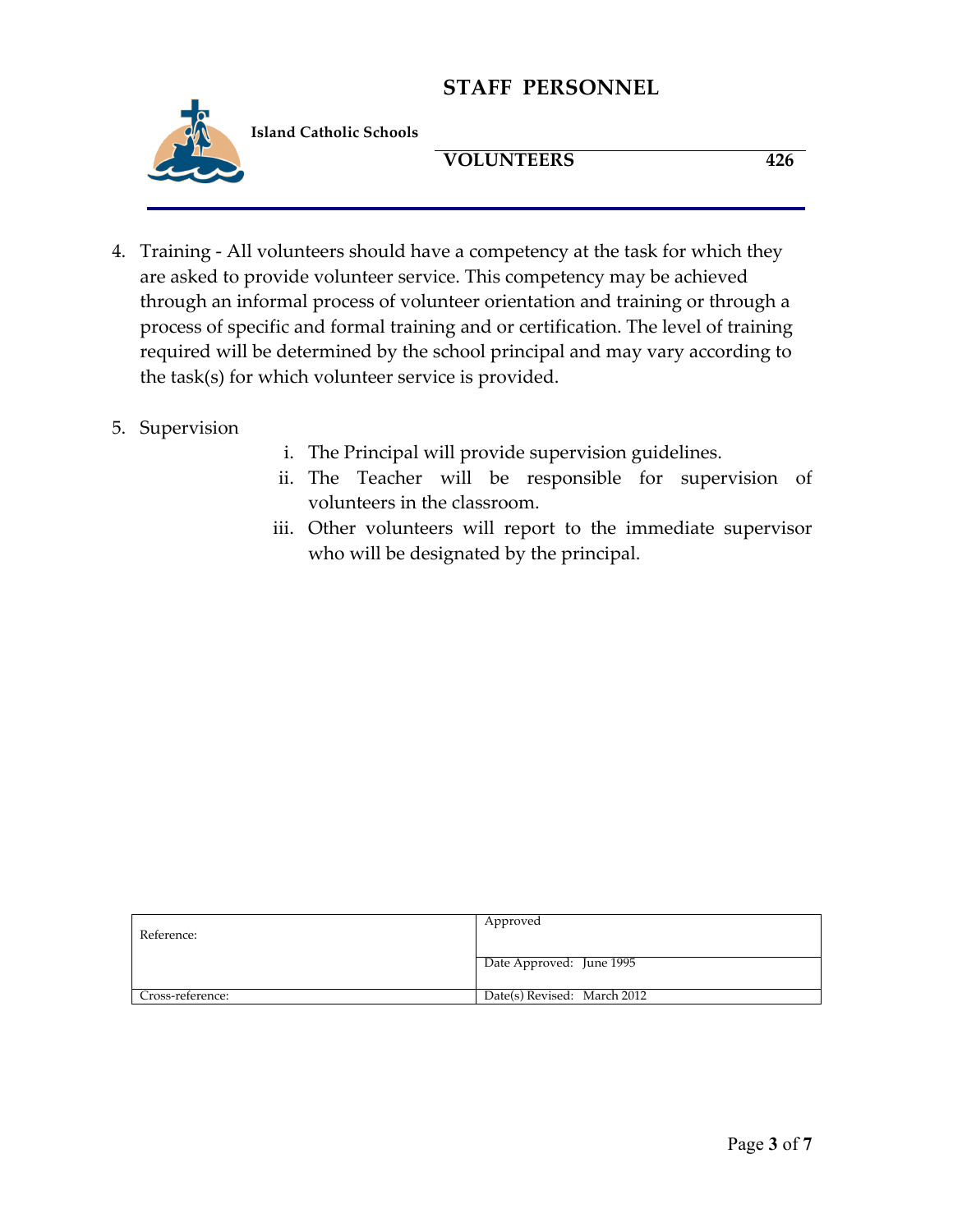

**VOLUNTEERS 426**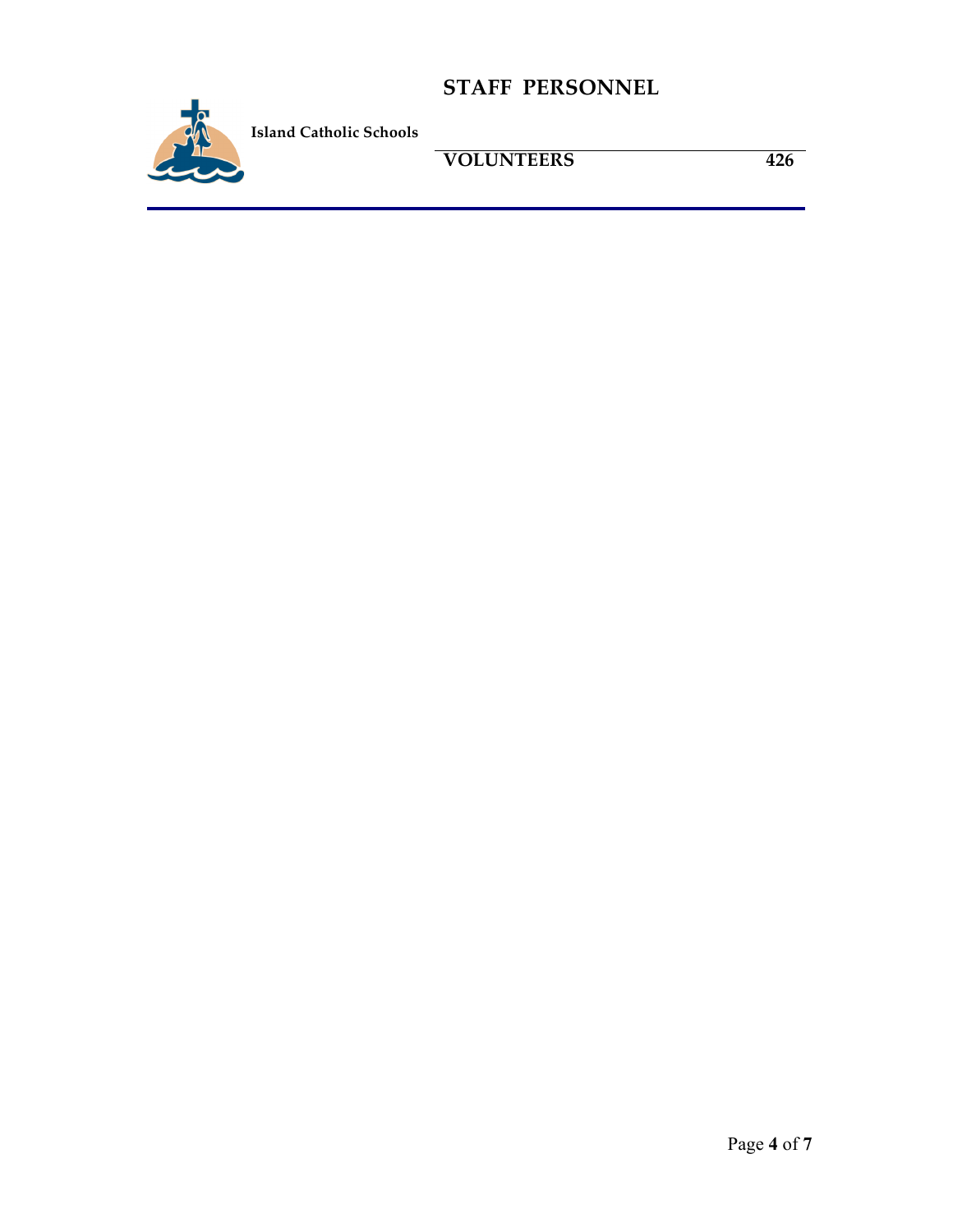

| <b>SCHOOL NAME:</b> | . . |  |
|---------------------|-----|--|
|---------------------|-----|--|

| Name: |
|-------|
|-------|

**Address:\_\_\_\_\_\_\_\_\_\_\_\_\_\_\_\_\_\_\_\_\_\_\_\_\_\_\_\_\_\_\_\_\_\_\_\_\_\_\_\_\_\_\_\_\_\_\_\_\_\_\_\_\_\_\_\_\_\_\_\_\_\_\_\_\_\_\_\_\_\_**

**\_\_\_\_\_\_\_\_\_\_\_\_\_\_\_\_\_\_\_\_\_\_\_\_\_\_\_\_\_\_\_\_\_\_\_\_\_\_\_\_\_\_\_\_\_\_\_\_\_\_\_\_\_\_\_\_\_\_\_\_\_\_\_\_\_\_\_\_\_\_\_\_\_\_\_\_\_\_\_\_\_\_\_\_\_ \_\_\_\_\_\_\_\_\_\_\_\_\_\_\_\_\_\_\_\_\_\_\_\_\_\_\_\_\_\_\_\_\_\_\_\_\_\_\_\_\_\_\_\_\_\_\_\_\_\_\_\_\_\_\_\_\_\_\_\_\_\_\_\_\_\_\_\_\_\_\_\_\_\_\_\_\_\_\_\_\_\_\_\_\_**

**Home Phone:\_\_\_\_\_\_\_\_\_\_\_\_\_\_\_**

Work Phone:

**Email Address:\_\_\_\_\_\_\_\_\_\_\_\_\_\_\_\_\_\_\_\_\_\_\_\_\_\_\_\_\_\_\_\_\_\_\_\_\_\_\_\_\_\_\_\_\_\_\_\_\_\_\_\_\_\_\_\_\_\_\_\_\_\_\_\_\_\_**

**SPECIAL TRAINING, SKILLS, AREAS OF INTEREST:** 

**TIME(S) AVAILABLE:**  Daytime\_\_\_ Evening\_\_\_ Weekends\_\_ at Home\_\_\_\_

| <b>VOLUNTEER SITUATIONS PREFERRED (PLEASE CHECK):</b> |
|-------------------------------------------------------|
| <b>Classroom Volunteer, Grades</b>                    |
| Lunch Program __                                      |
| Library Volunteer __                                  |
| Fundraising __                                        |
| Social Events                                         |
| <b>Phone Parent</b>                                   |
| <b>Office Volunteer</b>                               |

**Other \_\_\_\_\_\_\_\_\_\_\_\_\_\_\_\_\_\_\_\_\_\_\_\_\_\_\_\_** 

## **CRIMINAL RECORD CHECK**

As a volunteer, I understand and agree, as stated in the ICS Volunteer policy, **that:** 

All volunteers who work directly with children or who have, or potentially have, unsupervised access to children must successfully complete a criminal record check every three (3) years. Volunteers applying for a Criminal Record Check may be subject to a Vulnerable Sector Check which includes fingerprinting as per RCMP/Local Police directives.